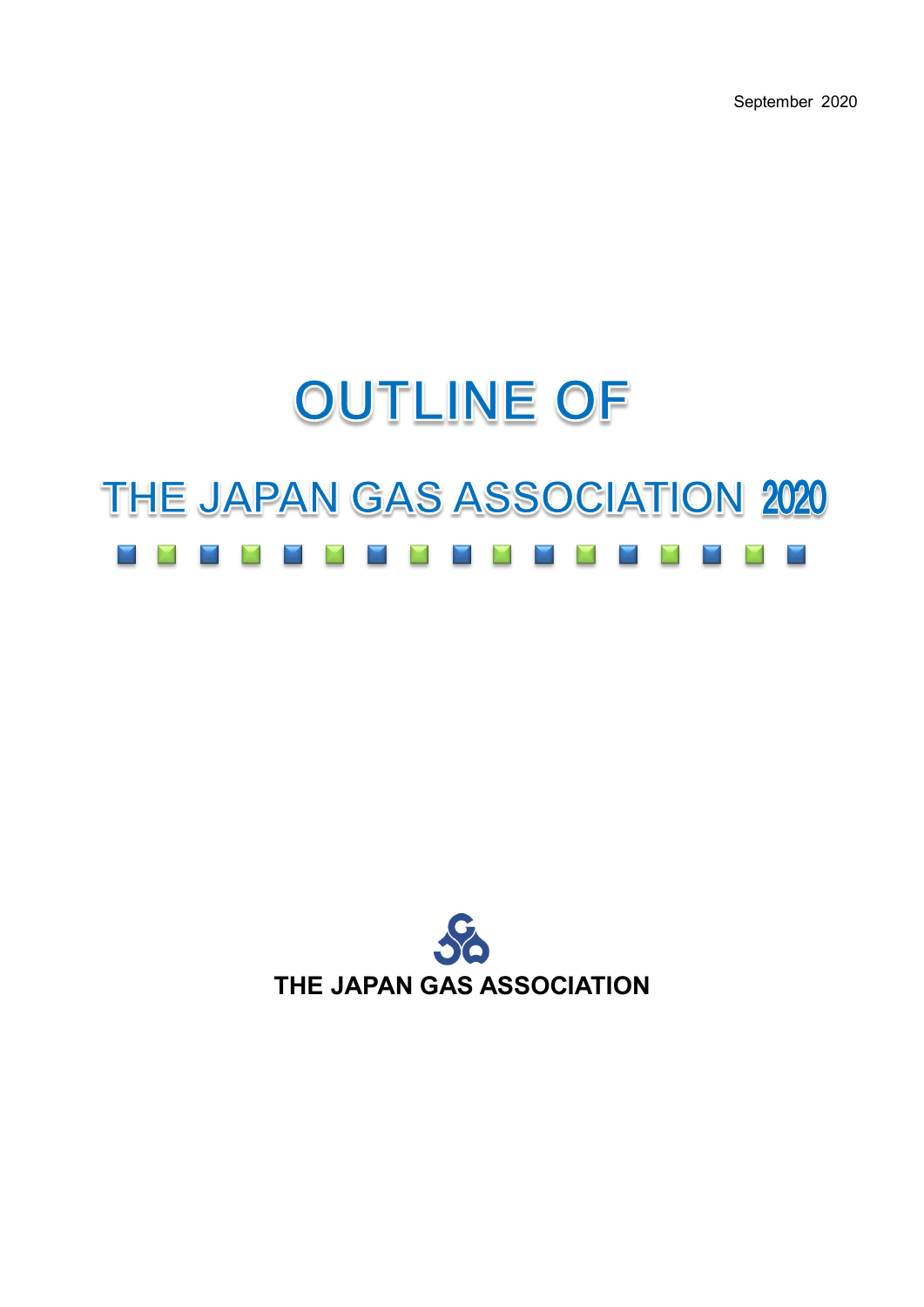## **Outline**

The Japan Gas Association (JGA), an organization of city gas utilities, contributes to the economy and people's welfare in Japan by promoting the sound development of the general gas utility business as well as the major gas related projects and gas pipeline projects and by coordinating the stable supply energy supply, ensuring safety and addressing environmental issues.

Japan's gas business started in Yokohama in 1872. The Imperial Gas Association, Japan's first association of gas utilities, was founded in 1912 at a time when the number of gas utilities increased rapidly in the post-war boom after the Russo-Japanese War. After many changes, the Japan Gas Association was founded in 1947 and received its charter as an incorporated association in 1952. Subsequently, in 2011, JGA received its charter as a general incorporated association.

#### **History**

| 30 May 1912  | <b>The Imperial Gas Association</b>                                                                                   |  |  |
|--------------|-----------------------------------------------------------------------------------------------------------------------|--|--|
|              | Founded                                                                                                               |  |  |
| 15 Oct. 1927 | <b>The Imperial Gas Association</b>                                                                                   |  |  |
|              | Reorganized as a corporate association                                                                                |  |  |
| 11 Dec. 1944 | The Gas Industry Association                                                                                          |  |  |
|              | Due to economic controls during the Second World War, the Imperial Gas Association was reorganized into an            |  |  |
|              | industry controlling body named the Gas Industry Association.                                                         |  |  |
| 18 Aug. 1945 | <b>The Gas Control Association</b>                                                                                    |  |  |
|              | Since another industrial association was already using the name "Control Association," the Gas Industry Association   |  |  |
|              | applied for permission to change its name to the Gas Control Association. This was granted after the end of the war.  |  |  |
| 19 Feb. 1946 | The Japan Gas Industry Association                                                                                    |  |  |
|              | With the end of hostilities and abolition of the Key Industry Association Law, the functions of the Gas Control       |  |  |
|              | Association were terminated and the Japan Gas Industry Association was established.                                   |  |  |
| 15 Oct. 1947 | <b>The Japan Gas Association</b>                                                                                      |  |  |
|              | In August 1947, the Japan Gas Industry Association was ordered by GHQ to close down. The Japan Gas Association        |  |  |
|              | was founded as a voluntary group for the exchange of goodwill and information among city gas utilities.               |  |  |
| 7 June 1952  | <b>The Japan Gas Association</b>                                                                                      |  |  |
|              | During the post-war economic recovery, the Japanese city gas industry faced various problems. In order to solve       |  |  |
|              | these problems, the above organization was reorganized as a corporate association under Article 34 of the Civil Code. |  |  |
|              | This association has continued to the present.                                                                        |  |  |
| 1 Apr. 2011  | <b>The Japan Gas Association</b>                                                                                      |  |  |
|              | In December 2008, the law concerning the charitable corporation system was introduced, requiring incorporated         |  |  |
|              | associations to redefine their corporate status within five years.                                                    |  |  |
|              | In 2011, the JGA chose to become a general incorporated association to gain greater flexibility, including the common |  |  |
|              | benefit business as well as its traditional charitable business.                                                      |  |  |

### **Successive Chairpersons**

**TSURU Noburo**(Toho Gas Co., Ltd.) Oct. 1947 to Feb. 1948 YAMAWAKI Masaji (Saibu Gas Co., Ltd.) June 1948 to May 1950 **IGUCHI Takejiro** (Osaka Gas Co., Ltd.) May 1950 to May 1955 **HONDA Hirotoshi** (Tokyo Gas Co., Ltd.) May 1955 to May 1964 FUJISAKA Nagatomi (Osaka Gas Co., Ltd.) May 1964 to May 1968 **ANZAI Hiroshi**(Tokyo Gas Co., Ltd.) May 1968 to May 1986 **OHNISHI Masafumi** (Osaka Gas Co., Ltd.) May 1986 to May 1992 WATANABE Hiroshi (Tokyo Gas Co., Ltd.) May 1992 to June 1998 **RYOKI Shin-ichiro**(Osaka Gas Co., Ltd.) June 1998 to June 2002 **ANZAI Kunio**(Tokyo Gas Co., Ltd.) June 2002 to June 2006 **NOMURA Akio**(Osaka Gas Co., Ltd.) June 2006 to June 2009 **ICHINO Norio**(Tokyo Gas Co., Ltd.) June 2009 to June 2010 **TORIHARA Mitsunori** (Tokyo Gas Co.,Ltd) June 2010 to June 2013 **OZAKI Hiroshi**(Osaka Gas Co., Ltd.) June 2013 to June 2016 OKAMOTO Tsuyoshi (Tokyo Gas Co., Ltd.) June 2016 to June 2018 **HIROSE Michiaki**(Tokyo Gas Co., Ltd.) June 2018 to present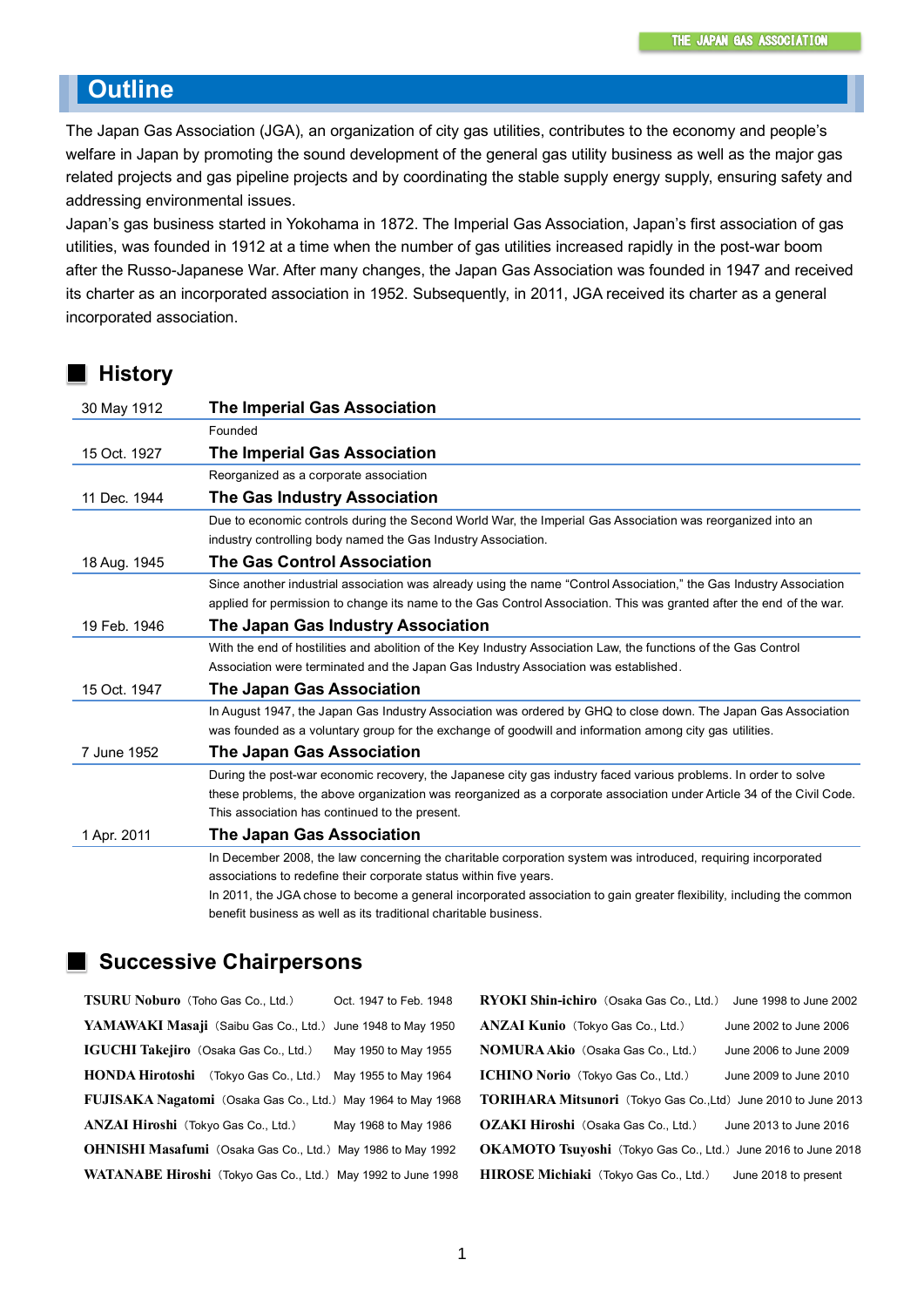# **Board of Directors**

| Chairperson:                                   | <b>HIROSE Michiaki</b>   | (Chairman, Tokyo Gas Co., Ltd.)                            |
|------------------------------------------------|--------------------------|------------------------------------------------------------|
| <b>Vice Chairpersons:</b>                      | <b>HONJO Takehiro</b>    | (President, Osaka Gas Co., Ltd.)                           |
|                                                | YASUI Koichi             | (Chairman, Toho Gas Co., Ltd.)                             |
|                                                | <b>SAKEMI Toshio</b>     | (Chairman, Saibu Gas Co., Ltd.)                            |
|                                                |                          |                                                            |
| Directors:                                     | <b>SAITO Takashi</b>     | (President, Asahikawa Gas Co., Ltd.)                       |
|                                                | <b>OTSUKI Hiroshi</b>    | (President, Hokkaido Gas Co., Ltd.)                        |
|                                                | <b>KUMAGAI Yuzo</b>      | (Chairman, Morioka Gas Co., Ltd.)                          |
|                                                | Kazuyuki Anamizu         | (President, Tobu Gas Co., Ltd.)                            |
|                                                | <b>UJIIE Michiya</b>     | (Administrator, City of Sendai, Gas Bureau)                |
|                                                | NISHIKATA Kenkichi       | (Chairman, Fukushima Gas Co., Ltd.)                        |
|                                                | <b>TSURUI Kazutomo</b>   | (President, Hokuriku Gas Co., Ltd.)                        |
|                                                | <b>AOYAMA Moriharu</b>   | (President, Tatebayashi Gas Co., Ltd.)                     |
|                                                | <b>HARA Toshinori</b>    | (President, Bushu Gas Co., Ltd.)                           |
|                                                | <b>HABU Hiroshi</b>      | (President, Keiyo Gas Co., Ltd.)                           |
|                                                | <b>UCHIDA Takashi</b>    | (President, Tokyo Gas Co., Ltd.)                           |
|                                                | YAMASHITA Shinichi       | (President, Buyo Gas Co., Ltd.)                            |
|                                                | <b>TAKIGAWA Hiroshi</b>  | (President, Nagano Toshi Gas Co., Ltd.)                    |
|                                                | <b>HARA Masaki</b>       | (President, Odawara Gas Co., Ltd.)                         |
|                                                | <b>KISHIDA Hiroyuki</b>  | (President, Shizuoka Gas Co., Ltd.)                        |
|                                                | <b>TORII Hiroshi</b>     | (President, Sala Energy Co., Ltd.)                         |
|                                                | <b>TOMINARI Yoshiro</b>  | (President, Toho Gas Co., Ltd.)                            |
|                                                | <b>TSUCHIYA Makoto</b>   | (President, Nihonkai Gas Co., Ltd.)                        |
|                                                | YAMAGIWA Masakatsu       | (Administrator, Otsu City Public Enterprise Bureau)        |
|                                                | <b>FUJIWARA Masataka</b> | (Vice President, Osaka Gas Co., Ltd.)                      |
|                                                | <b>OKAZAKI</b> Tatsuya   | (President, Okayama Gas Co., Ltd.)                         |
|                                                | <b>MATSUFUJI Kensuke</b> | (President, Hiroshima Gas Co., Ltd.)                       |
|                                                | <b>MIKITA Shuichi</b>    | (President, Yamaguchi Godo Gas Co., Ltd.)                  |
|                                                | <b>KATAYAMA Yasushi</b>  | (President, Shikoku Gas Co., Ltd.)                         |
|                                                |                          | <b>MICHINAGA Yukinori</b> (President, Saibu Gas Co., Ltd.) |
|                                                |                          | TSUMAGARI Sadatoshi (President, Nihon Gas Co., Ltd.)       |
|                                                |                          |                                                            |
| <b>Senior Managing Director: SAWADA Satoru</b> |                          | (Secretary General, The Japan Gas Association)             |
| <b>Managing Director:</b>                      | <b>HONDA Fumio</b>       | (Vice Secretary General, The Japan Gas Association)        |
| <b>Auditors:</b>                               | <b>MIDORIKAWA Akio</b>   | (President, Otaki Gas Co., Ltd.)                           |
|                                                |                          | FUKUSHIMA Tomokatsu (President, Oita Gas Co., Ltd.))       |
|                                                |                          | (1 September, 2020)                                        |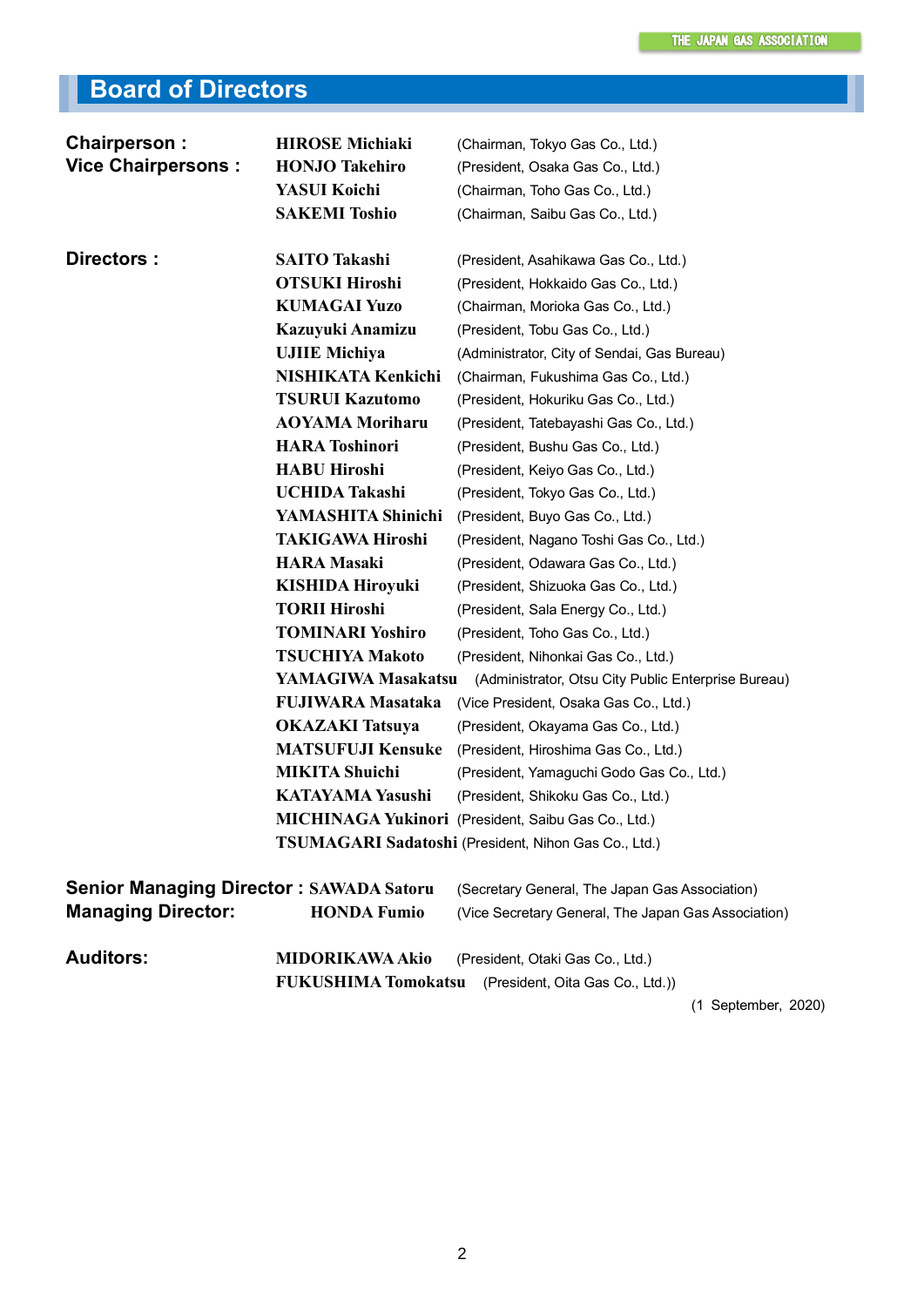## **Organization and Administration**

The supreme decision-making body of the JGA is the General Meeting, to which all full members are invited. The Council and the Chairperson and Vice Chairperson Meeting discuss and decide important matters of the JGA, as the executive body under the General Meeting. Committees study issues in specific fields.

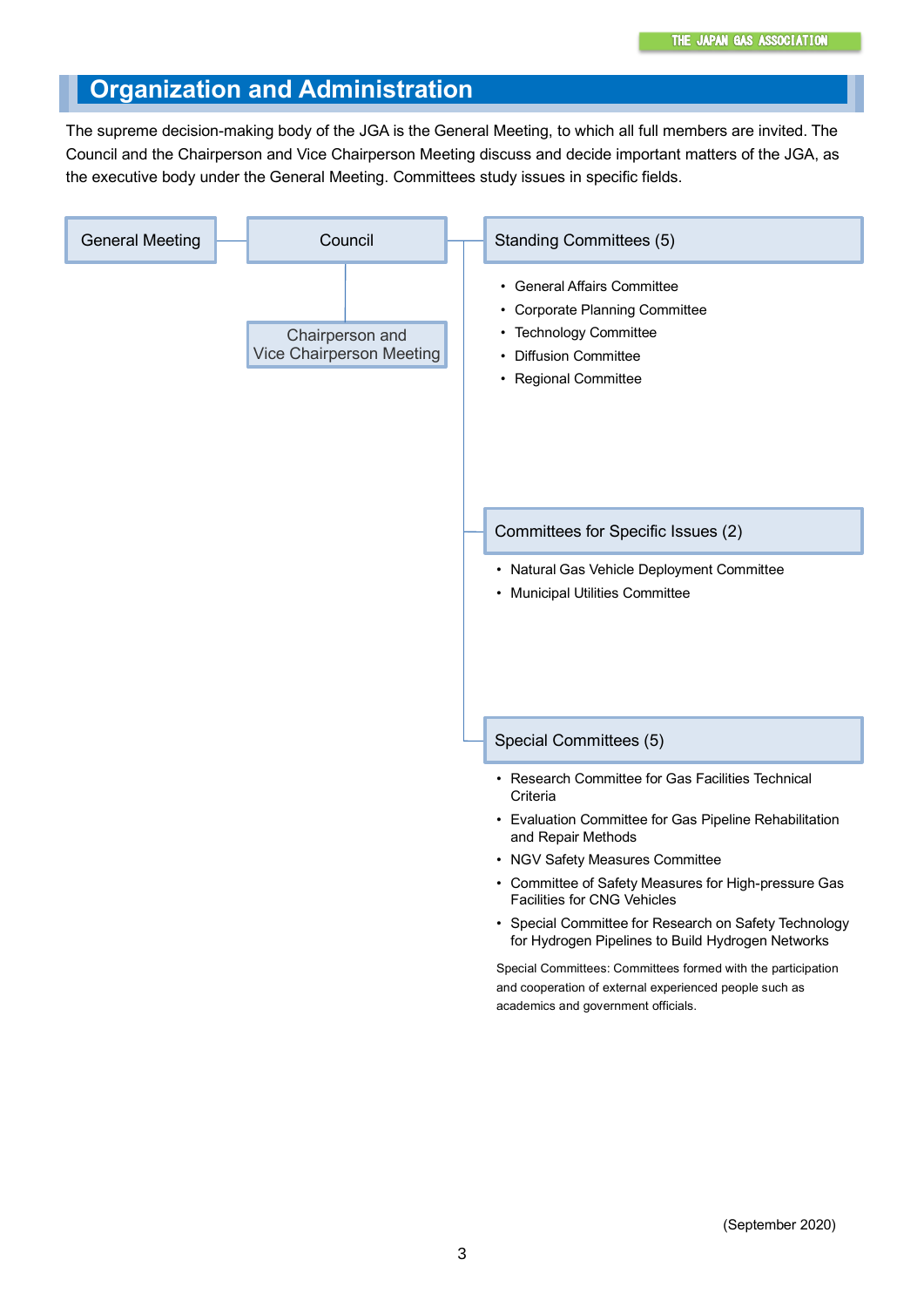## **Secretariat**

Our secretariat is composed of 5 divisions. Under the Senior Managing Director (Secretary General), the organization supports the activities of the committees, and acts as a liaison with regulatory authorities or other related industries.